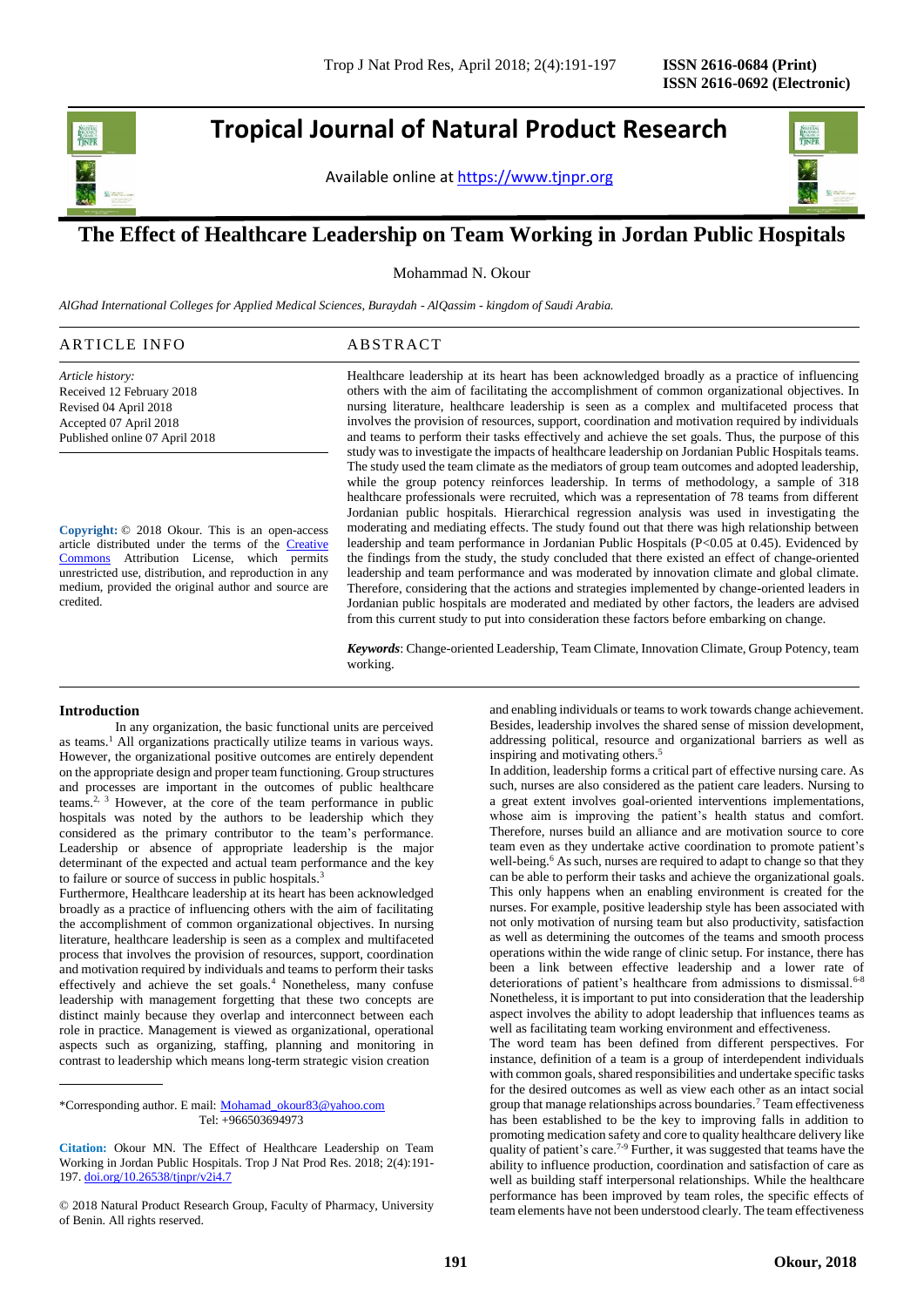## **ISSN 2616-0692 (Electronic)**

has been thought to result from several factors like team process, characteristics, nature of tasks and environmental context.<sup>9</sup>

However, team coordination and collaboration were found to be mainly influenced by the style of leadership that a specific organization adopts. Gladstein (1984)<sup>10</sup> recommended five styles of leadership that can be adopted in team leadership; these styles include autocratic or transactional, interactional or transformational, modern or renaissance as well as connective leadership. The transactional style is top-down healthcare leadership approach while transformational is aligned with democratic style. It involves leaders and followers engaging in common goal by embracing innovation and change. On the other hand, renaissance style is similar to the charismatic style in terms of features. Naissance is one that needs leaders to practice power effectively and have the ability to influence using networks teams and ensure that change is supported by the decision made by the teams and in the organization. <sup>11</sup> Finally, connective leadership is one that has same characteristics of transformational and renaissance leadership. However, this type of leadership is less likely to delegate duties to members of teams and empower them.

The above team style of leadership provisions is an opportunity to select the most effective leadership style that facilitates networks and structures creation for change management. As such, it is recommended that change supporting leadership be embraced, i.e. change-oriented leadership so that employees can be empowered to also accept change in a manner that is supportive.<sup>12</sup> In a healthcare setup, especially in care performance and quality of public health institutions, it was also noted by the author that change in an organization is critical as it increases effectiveness in the delivery of service in addition to reducing errors among teams. Different empirical studies conducted showed that some of the change enabling factors in an organization are those that promote psychological safety and inclusion of all team members in an organization. As such, leadership is an essential aspect of an organization that cannot be ignored when change is being implemented as it is the key ingredient that facilitates healthcare change management. Scholars have viewed team leadership as teamwork mechanism because it is through leadership, social and cognitive conditions that change is encouraged, facilitated and promoted. For this reason, tri-dimensional leadership was proposed whose central purpose is a classical differentiation between task and relations through three major leadership behaviour identification which is specifically changeoriented.<sup>13</sup> Change-oriented leadership is important because, in a hospital environment, team performance is elevated by focusing on leading teams towards major innovation with a purpose of improving team performance and helping teams adapt to change in the assigned tasks. Also, adaptation and coping methods are facilitated by changeoriented leadership in organizations that are turbulent. As such, the study focuses on change-oriented leadership as the key contributor to both team performance and the performance of an organization.

According to the tri-dimension leadership model, it was identified that the two major categories of leadership adding the change dimensions to the classical bi-factorial model are task-oriented and relationshiporiented leadership.13, 14 By incorporating change leadership, the tridimension leadership allows the integration of two main traditions of management and leadership theories, which have existed separately with each having separate literature. Instead of having different perspectives of leaders and managers of Jordanian public hospitals, the two theories are linked by the change-oriented leadership which uses the same leadership and models. The view that mix of leadership and management behaviours are employed by leaders and managers in this case appears to be real so that they combine the essential leadership and management skills to effectively direct the daily affairs of public

hospitals, while anticipating and managing change at the same time which is their key role in the institutions.<sup>14</sup> Though it is intriguing to conduct such investigations on how change-oriented leadership should be implemented by managers and leaders in public hospitals, there is little information discussing how change-oriented leadership has been employed by the Jordanian public hospitals. Besides, considering that there has not been intensive study conducted in more than one Jordanian Public Hospital teams, it is justified that the study be conducted to address this gap.

Therefore, the purpose of this study is to provide literature on Jordanian Hospital leadership context. The benefit of such investigations will help leaders and managers understand how change-oriented leadership in healthcare setup affects team performance and satisfaction. In doing so, the study aims at fulfilling the following objectives; which are to establish if a relationship that exists between the change-oriented style of leadership and performance of teams is mediated by the climate globally and the innovation climate.<sup>15</sup> Secondly the study established if the climate of innovation and global climate mediates the relationship between the change-oriented leadership and team satisfaction in the public hospitals and if change-oriented leadership influences the team climate and innovation climate which potency moderates positively. Finally, the study investigated if potency reinforces positively the public hospital team climate, and innovation is mediating between change-oriented leadership and performance as well as the satisfaction of the teams.

#### *Change Oriented Leadership*

Globalization and emerging technologies have made it hard for an organization to cope with the competitive environment especially the public health institutions which are now needed to transform in order to cope with the changes. Such institutions are now needed to assign the role of anticipating change and providing guidance to executives, leaders and managers who need the new roles.<sup>16</sup> Transformations and charismatic leadership theories refer to specific behaviour type as change-oriented and adequate evidence that specific patterns relating to such orientation are effective for anticipating and managing change. The author further proposed the tri-dimensional model of leadership as one that is compatible with transformational and charismatic theories of leadership and can be employed in public hospitals, although the main aim of the model is explaining the leadership models at different levels of conceptual analysis.

In addition, the model of tri-dimension leadership advocate for changeoriented leadership in public hospitals and it describes the influence of leaders to the organizational process rather than the subordinate's motivation and perception, giving analysis of contingencies that are opposed to the universal dimension of effective leadership and also highlight the relevance of leadership process rather than the relevance of leader figure.<sup>17</sup> As such, the use of the leadership model in the present study has been critical in explaining the behaviour patterns in each leader category such as observed types of behaviours and its potential applicability in organizational leaders and relevance of affecting teams. The change leadership/change management category comprises of a set of behaviours such as taking personal risks, encouraging team innovation, envisioning change and environment monitoring and explaining the need for change.<sup>18</sup>

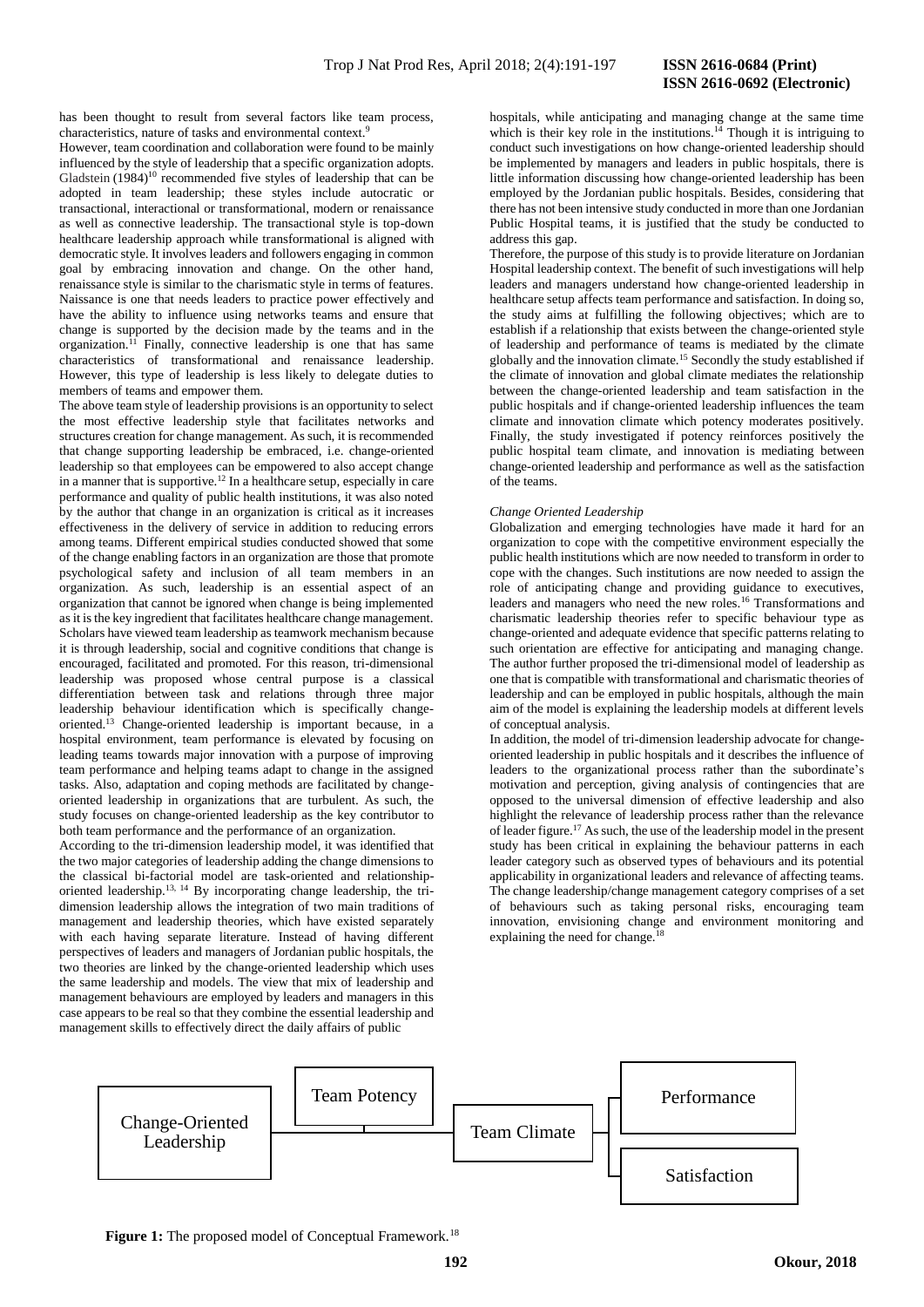# **ISSN 2616-0692 (Electronic)**

#### *Relationship between Change-oriented Leadership, Performance and Satisfaction*

The aim of this research is to analyze the effect of change-oriented leaders on the team outcomes in the Jordanian public hospitals in terms of team performance and satisfaction with the team process being the variable that moderates the relationship.

Figure 1 above shows the relationship between the leadership and outcomes of the team in the public hospital setup which can be seen to be mediated by team climate and moderated by group potency.

#### *Group Climate*

Group climate is defined the shared perception that is viewed as "proximal workgroup."<sup>19</sup> This is a permanent team or semi-permanent which healthcare workers are assigned and interact as well as identify with on daily bases in order to perform the duties that they have been assigned. Team climate inventory (TCI) was developed by Anderson and West (1998) and has been applied to innovation and identified four main variables which are vision, participation, task-oriented and innovation support factors. Of these four factors, the most constant predictor of innovation among teams is innovation support in external evaluations. A questionnaire was developed by the authors with the primary purpose of evaluating the innovation dimension, though they considered it as important to the outcomes of a group.

Boateng  $(2012)^6$  provided classical study to observe various leadership styles (Laissez-faire, authentic and democratic) and the group climate influence and the teams' behavioural responses. The investigation provided one of the stunning outcomes which reflected that there existed interactions between specific leader's leadership style and the subordinates which affected the perception of climate. In primary healthcare group, leaders to teams' relations must demonstrate a positive relationship between the adopted style of leadership and the people or tasks and their climate perception in various dimensions like innovation, support, rules as well as goals.<sup>20</sup> Nevertheless, in this research, the substantiation of another hypothesis relating to the perception of the effect on coordinator was not reflected. Meanwhile, longitudinal research was conducted by Mekpor  $(2013)^{17}$  who established that there is an influence that is concurrent in the leaderteam relationship. Nonetheless, the effects are not deferred.

Similarly, there exist empirical studies which investigate the relationship between climate and leadership; these studies concluded that there exists a link between the classical dimension of leadership (Leadership and tasks) through interactions of members-leaders.<sup>2</sup> Nonetheless, the study did not consider some dimensions or change in leadership. Besides, a number of the above studies did not consider or measure organizational climate but instead measured the team's climate such as the one provided by Team climate inventory (TCI model). The model demonstrated that when the climate variable that mediates the relationship between the group, innovation and the organization is ignored, the moderating role of leadership is not understood. However, several studies showed that there is a relationship between the leadership effect on the performance of the group in a healthcare environment.<sup>21-23</sup> According to the above studies, a significant process of a group is indicated by the climate of the team, which has a mediating relationship or role between the team outcomes, i.e. performance and satisfaction based on the adopted leadership. As such, in the study, it was proposed that there is still a similar relationship between the change-oriented leadership in Jordanian Public Hospitals and the innovation climate which is linked to the outcomes or performance of a team.

### *Group Potency*

Potency was defined by Li *et al*  $(2015)^{15}$  as the contrast between selfefficacy and collective motivation. Another definition of potency has been given by "the collective belief that group/team can be effective." There are variances between teams as a result of their potential effectiveness and collective beliefs. There is a high association of belief with the group effectiveness levels and the actions as the cause and consequence which is specifically affected by the context within which it works. Therefore, group potency has been defined as the significant cognitive effect of group performance.<sup>22</sup> The study indicates that potency is a significant predictor of performance of groups and is also a satisfier to the team performance and the performance assessment management.

Recent studies have been conducted with the purpose of exploring the relationship that exists between different group variables and potency.

It was found out by Northouse  $(2016)^{19}$  that flexibility in comparison to the team, especially team leadership and transformational leadership affects the team flexibility. Similarly, Kark and Shamir <sup>13</sup> provided an explanation which stated that charismatic leadership is able to boost the efforts of teams and was highly lined with collective identity, performance and motivation reflecting high potency. Potency was treated by most studies as moderating variable between group performance and leadership.<sup>23</sup> So long as the adopted leadership in a hospital setup can promote change, the potency effect is understood to the extent of how the group assumes and will have different reactions to the leaders demands based on their potency. As such, where the leader highly advocates for change within uncertain and risky situation/context, there is a high possibility that only teams with high self-confidence may readily accept the change.

Finally, referring to the challenges faced by the actual organization, leaders are assigned the hard tasks that involve instilling a sense of psychological safety that helps groups or teams in an organization in coping with inherent in change anxiety and uncertainty and provide stability and continuity conditions that are critical for individual and organizational learning. Some of the conditions can only be met by teams with high potency levels. $23$  Therefore, the study proposes that change-oriented leadership has the ability to influence the innovation climate and team climate which is moderated positively by group potency.

#### **Materials and Methods**

#### *Study Design*

The study design used in this research is descriptive design. The importance of using descriptive design as is that it helps establish relationship between variables and helps correct qualitative data that can be used in conducting different tests. Furthermore, the use of descriptive design facilitated for cross-level and correlation study by undertaking longitudinal and experimental research to find out the causality direction as well as explore the probable influence of the development of team over time. Thus, using this design, the researcher conducted a research in selected Jordan Public Hospitals.

#### *Study Population and Sample*

The population of the study was in selected Public Hospitals in Jordan where the sample was acquired. The proposed sample for the study is 318 healthcare professionals of 78 healthcare teams selected from different Jordanian public hospitals. For the inclusion criteria, employees must have worked as teams before and had fully responded to the research questions, otherwise, incomplete responses were excluded from the final analysis. In addition, any team that was not working in the nursing department was excluded from sample selection and focused on only nursing services. Out of the 78 teams, 11 teams were excluded because they did not have the appropriate response for members, i.e. the teams had a response rate of below 30% of the total members or did not have at least two external performance measures. Therefore, 67 teams were taken as the final sample. The sample was selected through the Human Resource (HR) Department from each of the selected Jordanian public hospitals, where meetings were held with the managers and chief responsible for the concerned work units to explain the purpose of the project. The members of different teams were further invited to take part voluntarily in the process to complete the anonymous individual questionnaires.

#### *Data Collection Instruments*

This study was conducted on team levels using research qualitative techniques to collect data using questionnaires. The use of questionnaires ensures a high rate of objectivity in addition to allowing the researcher to do different statistical tests. Thus, the questionnaires were collected at individual levels making it necessary to aggregate data in obtaining the team construct.<sup>24</sup> The index of internal-class correlation (ICC) was used to indicate the extent to which the group members shared perception compared to other groups.<sup>21</sup> These variables were mainly used to evaluate the effect of leadership on team performance. Change-oriented leadership was used as the independent variable that influences the public hospital team performance and satisfaction. The effect was mainly moderated by the group potency.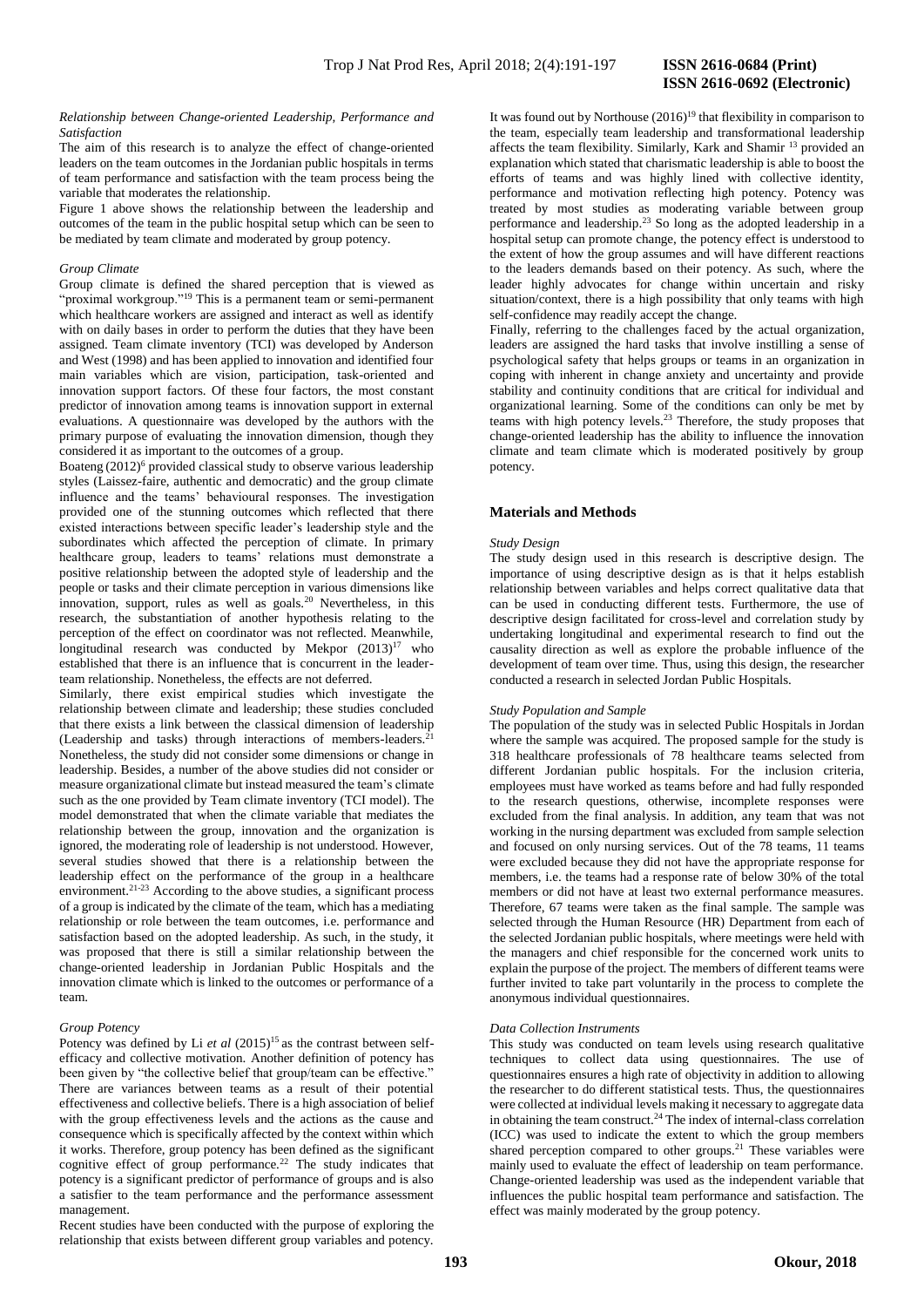## **ISSN 2616-0692 (Electronic)**

#### *Data Collection*

Each team was requested to complete the questionnaire. In addition, external managers and supervisors were also requested to complete specified questionnaires anonymously and individually to score the performance of the teams/group.

*Change-oriented Leadership***:** Change-oriented leadership behaviours was evaluated using the latest version of managerial practices surveys, questionnaires as were designed by Yukl *et al.* (2002)<sup>27</sup> based on earlier inventories. The three scales of the questionnaires are relation, task and change-oriented leadership. Earlier research indicates that the questionnaire psychometric features are appropriate.<sup>24</sup> The magnitude of emphasis was written into five scale point where 5 represented great extent while 1 represented not at all. Other options included "don't know" or not applicable".

*Team Climate***:** the team climate inventory (TCI) was developed and used in developing the team climate. The questions were structured into five Linkert scales of (5=completely agree, 1=completely disagree). The main features investigated were innovation and task orientation.

*Satisfaction***:** Assessment of team satisfaction was done using the scale proposed by Gladstein  $(1984)^{10}$  of three items that showed the degree of which the respondents showed satisfaction with the team members and the manner of the team working as well as satisfaction with the team as a whole. The five Linkert scale was also used in measuring the variables as (5=completely agree, 1=completely disagree).

*Team performance***:** The assessment of team performance was done using managers and external supervisors whose knowledge of the team is good. Each team was scored as a unit and the scale was used. The scale comprised of five items that relate to quality, technical innovation, team efficiency, ability to resolve conflicts, budget adherence as well as schedule adherence. Each dimension used above was measured through Linkert scale where; 5=completely agree to 1=completely disagree.

#### *Data analysis*

After data was collected, the researcher sorted the information for completeness and entered it into SPSS data analysis statistical tool. To gather findings from demographic information, the researcher used cumulative frequencies in the SPSS and mean of items to identify the threshold for dependent and independent variables. Further, to established relationships, regression analysis was conducted, and findings presented in table format. To incorporate all the variables the sample shrinking was done using group levels.

#### *Ethical considerations*

Ethical concerns were also put into considerations when conducting the study. Firstly, the researcher ensured that a letter of research approval was acquired, and the respondents filled a consent form allowing the researcher to conduct investigations using them as the respondents. In addition, confidentiality of personal information of the respondents was maintained by ensuring that all the information was protected from access by unauthorized individuals. The respondents were also granted free will to take part in the study and leave at their free will.

#### **Results and Discussion**

The general information of the study showed that the team size ranged between 3 and 24 individuals, with team average being 10.6 (SD=5.33). The females were 66.4% with the rest being male. The final response rate was 68.4%. Finally, the average age of the members was 41.4 years. Furthermore, the aggregate variables were found to be at a level higher than the threshold with satisfaction being 0.52, group potency, and change-oriented leadership, the climate of innovation and team climate being 0.59, 0.60, 0.53 and 0.55, respectively. These variables were mainly used to evaluate the effect of leadership on team performance. Change-oriented leadership was used as the independent variable that influences the public hospital team performance and satisfaction. The effect was mainly moderated by the group potency.

The results from Table 1 showed that there is a significant correlation between change-oriented leadership and potency (P<0.01) with satisfaction and performance, respectively. The relationship between satisfaction and potency is relatively high  $(r=0.84)$ . Meanwhile, the climate measures were also significantly correlated with each other ( $p<0.01$ ), reflecting a high correlation of  $r=0.93$ . In addition, it is evident that there is a significant correlation  $(p<0.01)$  between the climate measures with the satisfaction and performance.

Further, in investigating the relationship between change-oriented leadership and the performance of the teams, as mediated by team climate as the process of the group, the hierarchy regressing was used alongside the recommendations.<sup>24</sup> The results were presented in table 2. As shown in table 2, the climate of innovation and global climate mediates the relationship between the performance and change-oriented leadership at Jordanian public hospitals. In the two cases, the results reveal that the effect of change-oriented leadership on the performance of team diminishes when the innovation climate and team climate are controlled. Sloyan  $(2010)^{23}$  test, in this case, is reflected in the result changes where the significance for team climate  $(p<0.01; z=2.93)$  and the innovation climate (P<0.01;  $z=2.72$ ). The regression analysis was also used to test the innovation climate and team climate mediating effect on the relationship between the group satisfaction and changeoriented leadership. The results showed an increment of 0.48 and 0.43 for  $\mathbb{R}^2$  respectively, at a significant level of 0.01 in controlling the effect of the three climates perception on the relationship between leadership and team satisfaction. Therefore, it can be justified that both the team climate, innovation climate and group potency moderate the relationship between change-oriented leadership and team performance and satisfaction.

In order to verify that there was a combined effect that moderated group potential in the tested mediation i.e. the team climate mediation and climate of innovation mediation between performance and changeoriented leadership, the survey classified and divided teams by use of the median (Mdn=4.20; the cut-off point) into (SD=0.40; M= 4.87) taken as the high cut off point and the low of (DT=0.48; 3.45) taken as the classes of group potency. Further, analysis of hierarchical regressions was done separately on each class as shown in table 3.

The findings from the study verified that there is mediation of innovation and global climate between performance and changeoriented leadership in high potent, but not in low potency teams (table 3). These results also showed that the influence of change-oriented leadership on the performance of the team diminishes when there is control of innovation and global climate, but only when the team has a high potency.

The results provided empirical evidence in support of the relationship between the change-oriented leadership and team performance and satisfaction as moderated and mediated by team climate and potency. From the results, there is no doubt that there is a general mediation effect of innovation climate and team climate on the relationship between the team outcomes (Satisfaction and performance) and changeoriented leadership. In addition, empirical evidence supports the moderating effect that potency has on the relationship between the team potency, and the extent on influencing high or low potency that reinforces the team performance. These findings agreed with previous studies which concluded that the outcomes of change-oriented leadership while mediated by team and innovation climate is performance and satisfaction.<sup>25, 26</sup>

In general, it can be argued that the present study provides considerable support empirically for the model proposed. The only unexpected findings from the study were those of the moderating effect of potency and the mediation of team climate on satisfaction and leadership, which proves opposite of the expected results of the study. This may partly be due to the difference in the two measures. In any case, it is surprising to find out that climate can mediate between satisfaction and changeoriented leaders only at a low teams' potency. The findings can be explained by viewing that change proposal made by the leaders or managers may have a specific level of attractiveness or inattractiveness in that improvement and innovation agreed in the findings.<sup>26</sup> Thus, increase in satisfaction happens to the extent that the launched proposals happen in climates that are favourable because satisfaction is strongly associated with the positive climate.

Based on these findings, there are applied and theoretical implications. For instance, the conducted study confirms and supports the findings of other studies such as (Keskes, 2014; McKenzie *et al*., 2011; Yu *et al*.,  $2013$ <sup>14,16,26</sup> into the mediating role played by group process between the team outcome and the adopted leadership. Furthermore, the present study has confirmed that this happens when the climate is considered being the group process measure, both with regards to the innovation and team climate. Nonetheless, potency variable is an important mediating variable (Kark and Shamir, 2013; Zhang *et al*., (2011); Sloyan and Ludema (2010). 12,23,28 Thus, it can be argued that the findings are in applied implications. Considering that the strategies and actions that change-oriented leaders implemented in public hospitals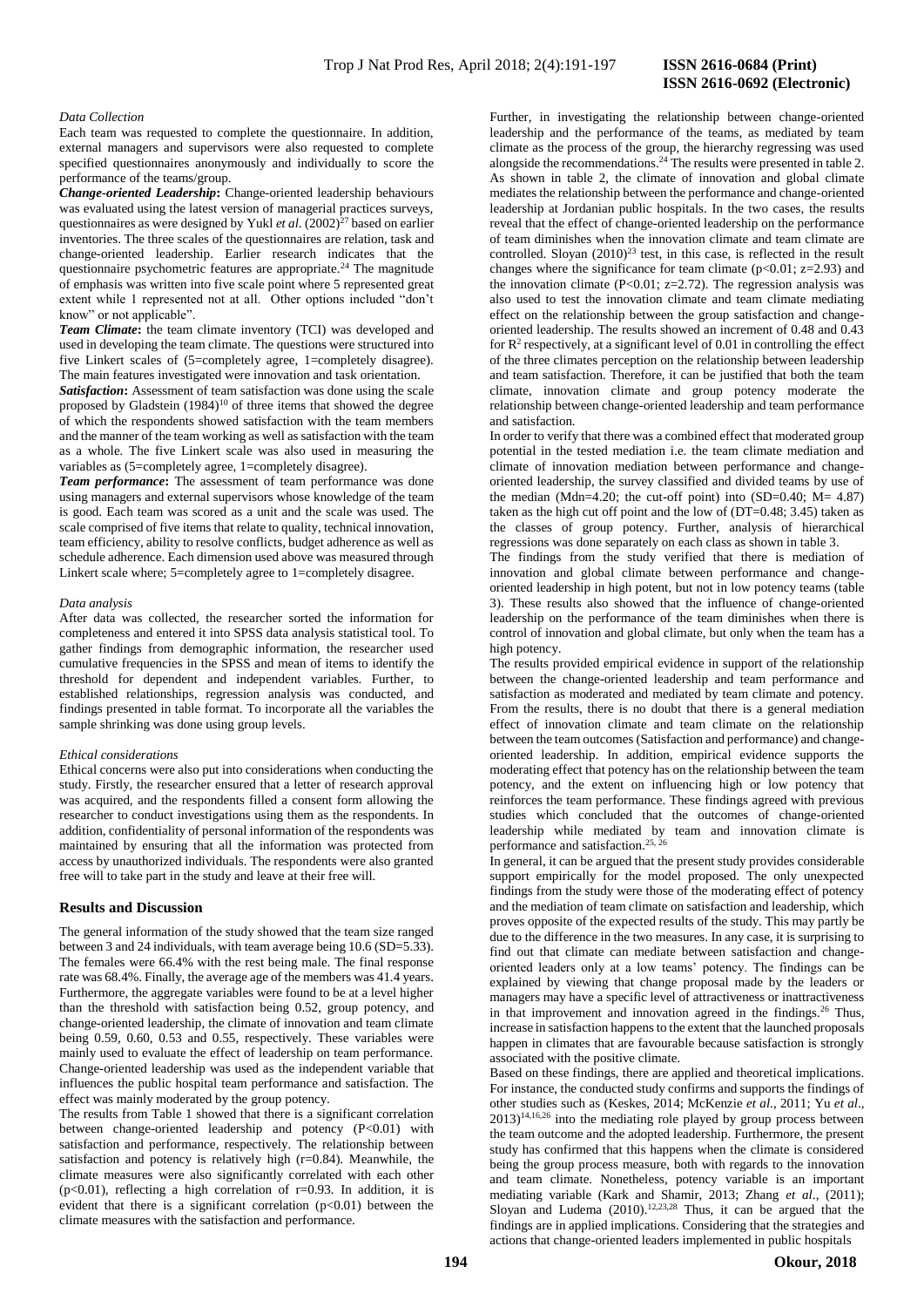| Variables |                            | M     | DT   |          | $\overline{c}$ | 3        | 4        | 5        | 6    | 7        | 8      |
|-----------|----------------------------|-------|------|----------|----------------|----------|----------|----------|------|----------|--------|
|           | Change oriented Leadership | 3.00  | 0.86 | (0.94)   |                |          |          |          |      |          |        |
| 2.        | Group potency              | 4.18  | 0.84 | $0.60**$ | (0.88)         |          |          |          |      |          |        |
| 3.        | Team climate               | 3.34  | 0.61 | $0.63**$ | $0.86**$       | (0.96)   |          |          |      |          |        |
| 4.        | Team climate innovation    | 3.22  | 0.72 | $0.53**$ | $0.83**$       | $0.93**$ | (0.82)   |          |      |          |        |
| 5.        | Team size                  | 10.59 | 5.33 | 0.15     | 0.03           | 0.1      | 0.02     |          |      |          |        |
| 6.        | Team tenure                | 9.58  | 5.49 | 0.07     | 0.09           | 0.05     | 0.00     | 0.16     | ٠    |          |        |
| 7.        | Team effectiveness         | 3.77  | 0.69 | $0.46**$ | $0.54**$       | $0.56**$ | $0.56**$ | $0.26**$ | 0.15 | $\sim$   |        |
| 8.        | Satisfaction               | 3.49  | 0.75 | $0.51**$ | $0.84**$       | $0.85**$ | $0.82**$ | 0.09     | 0.18 | $0.55**$ | (0.85) |

**Table 1:** Correlation analysis between Change-oriented leadership, group climate, potency with performance and satisfaction.

Notes; \*p<0.05, \*\*P<0.01: internal consistency of the scale on the diagonal<sup>1</sup>

**Table 2:** Relationship between change-oriented leadership and the performance of the teams.

|                              |                            | Testing for Mediating Effect |                |              |          |                |              |
|------------------------------|----------------------------|------------------------------|----------------|--------------|----------|----------------|--------------|
|                              |                            | Performance                  |                | Satisfaction |          |                |              |
| <b>Independent Variables</b> |                            | β                            | $\mathbb{R}^2$ | $\Delta R^2$ | β        | $\mathbb{R}^2$ | $\Delta R^2$ |
| 1.                           | Team size                  | 0.02                         | 0.08           | 0.08         | 0.07     | 0.00           | 0.00         |
|                              | Team tenure                | $-0.00$                      |                |              | $-0.00$  |                |              |
| 2.                           | Change-oriented leadership | $0.39**$                     | 0.25           | $0.17**$     | $0.50**$ | 0.25           | $0.25**$     |
| 3.                           | Change-oriented leadership | 0.03                         | 0.35           | $0.09*$      | $-0.04$  | 0.73           | $0.48**$     |
|                              | Team climate               | $0.47**$                     |                |              | $0.89**$ |                |              |
| 1.                           | Team Size                  | 0.02                         | 0.08           | 0.08         | 0.07     | 0.00           | 0.00         |
|                              | <b>Team Tenure</b>         | $-0.00$                      |                |              | $-0.00$  |                |              |
| 2.                           | Change-oriented leadership | $0.39**$                     | 0.25           | $0.17**$     | $0.50**$ | 0.25           | $0.25**$     |
| 3.                           | Change-oriented leadership | 0.11                         | 0.34           | $0.09**$     | 0.10     | 0.68           | $0.43**$     |
|                              | Team climate. Innovation   | $0.41**$                     |                |              | $0.76**$ |                |              |

Notes:  $a_n=67$ (teams);  $p<0.05$ ;  $p<0.01$ 

| Table 3: The Hierarchical Regression analysis results to test Moderation. |  |  |  |
|---------------------------------------------------------------------------|--|--|--|
|---------------------------------------------------------------------------|--|--|--|

| Step | Variables                                  | Team Climte <sup>a</sup> | Tem Climate. Innovation <sup>a</sup> |
|------|--------------------------------------------|--------------------------|--------------------------------------|
| 1    | Team size                                  | 0.01                     | 0.02                                 |
|      | Team tenure                                | 0.01                     | $-0.14$                              |
|      | $\mathbb{R}^2$                             | 0.01                     | 0.02                                 |
| 2    | Change-oriented Eldership                  | $0.61**$                 | $0.51**$                             |
|      | $R^2$                                      | 0.37                     | 0.28                                 |
|      | $\Delta R^2$                               | $0.36**$                 | $0.26**$                             |
| 3    | Group Potency                              | $0.75**$                 | $0.82**$                             |
|      | $R^2$                                      | 0.75                     | 0.71                                 |
|      | $\Delta R^2$                               | 0.36                     | $0.43**$                             |
| 4    | Change-oriented Leadership x Group potency | 0.16                     | $0.17**$                             |
|      | $\mathbb{R}^2$                             | 0.78                     | 0.74                                 |
|      | $\Delta R^2$                               | $0.02**$                 | $0.03**$                             |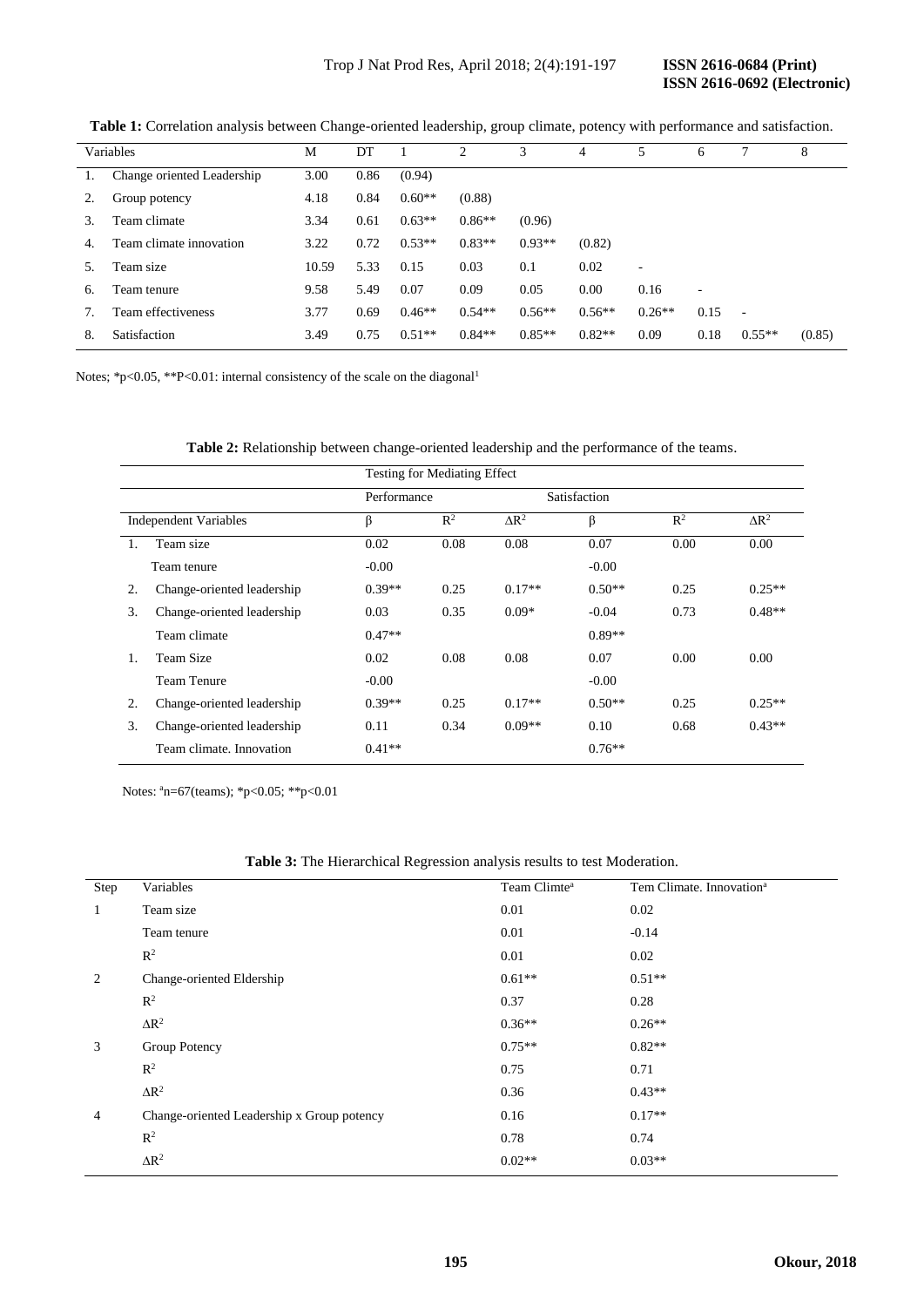are mediated and moderated by other factors, it would be advisable that the public hospital leaders identify these factors before embarking on change.

Furthermore, the findings from this study have essential applied implications. Given that the strategies and actions implemented by the change-oriented leaders in the hospital environment are moderated and mediated by other variables. Therefore, it is the duty of the changeoriented leaders in the Jordanian public hospitals to identify the variables that moderate and mediate this kind of leadership and where necessary make modifications before embarking on initiatives that support the change-oriented leadership strategy. Failure to do this is the main contributor to considerable resistance to change in the organization. Similarly, as it was shown by the study, the changeoriented leader's behaviour has a great contribution to positive climate creation, especially where teams have group potency that is high. Other studies showed clearly that it is possible for the change-oriented leaders to mould the perception of climate held by the members of a team using social interactions, which also is responsible for changing the work-life quality.27, 28

The impact of potency moderating the leadership influence on performance is that any effort by the change-oriented leader to promote changes in teams with low potency, especially where teams lack adequate confidence with their potential, even where there are favourable conditions, i.e. the positive climate. In such a case, it is recommended that any intervention by the leaders to boost the potency of the team before proceeding with the change be enacted. This is easy to achieve, for instance through the development of the team member's skills which include the necessary skills required by the members to take on new tasks and work collaboratively as a team in a manner that is coordinated. Alternatively, self-confidence can be fostered among the team members. Besides, it was noted that planned training actions can be taken, or alternatively design task and activities not only in innovative and attractive manner but also in a way that it is easy for the team members to carry out as a team, providing challenges that are within the team's potential range.<sup>28</sup> To the extent that the teams may possess the essential required skills in undertaking new tasks as a result of change and has the chance to test their ability appropriately and obtain reinforcement and feedback, it is more likely that there will be an increase in self-confidence among the individual team members. Furthermore, since there is a strong association between climate and team satisfaction, it is imperative to improve the climate dimensions in a way that the study has explored and explained. In the case where teams have high potential, where the major source of team satisfaction is self-confidence, the study considers that previous intervention centred be implemented to strengthen potency.

#### *Limitations and Future Directions*

The present study was found to have a number of limitations which would be put into consideration by the future researchers in the same area of research. Firstly, there was limitation relating to the sample. Despite the fact that a relatively large number of respondents was used, there was shrinking of the sample once the analysis was perfumed using group levels. It would also be of benefit that samples that are services differentiated within the healthcare be used, and from other sectors. It would also be intriguing to fill out this cross-level and correlative study by undertaking longitudinal and experimental research to find out the causality direction as well as explore the probable influence of the development of team over time.

#### **Conclusion**

The present study provided investigations of the impacts of leadership on the team in Jordanian public hospitals. The model proposed the use of team climate as a mediating factor between the adopted leadership and group outcomes, while the relationship was reinforced by group potency. The results supported the empirical studies for the model proposed. Evidenced by the findings from the study, we can conclude that there exist a relationship between change oriented leadership and team performance and is moderated by innovation climate and global climate. Considering that the strategies and actions that change-oriented leaders implement in public hospitals are mediated and moderated by other factors, it would be advisable that the public hospital leaders identify these factors before embarking on change.

### **Conflict of interest**

The authors declare no conflict of interest.

#### **Authors' Declaration**

The authors hereby declare that the work presented in this article is original and that any liability for claims relating to the content of this article will be borne by them.

#### **References**

- 1. Anderson NR, West MA. Measuring climate for work group innovation: development and validation of the team climate inventory. J. Org Behaviour. 1998; 235-258.
- Anderson N, West MA. Team climate inventory: Manual and user's guide. ASE. Berks ASE Press, Windsor. 1994. 25-50p.
- 3. Ancona DG, Caldwell DF. Bridging the boundary: External activity and performance in organizational teams. Admin. Sci. Quarterly. 1992; 634-665.
- 4. Baron RM, Kenny DA. The moderator–mediator variable distinction in social psychological research: Conceptual, strategic, and statistical considerations. J Pers Soc Psychol. 1986; 51(6):1173.
- 5. Bass BM, Avolio BJ, Jung DI, Berson Y. Predicting unit performance by assessing transformational and transactional leadership. J. App Psych. 2003; 88 (2):207.
- 6. Boateng C. Leadership styles and effectiveness of principals of vocational technical institutions in Ghana. Am Int. J. Cont. Research. 2012; 2(3):128-134.
- 7. Cole MS, Carter MZ, Zhang Z. Leader–team congruence in power distance values and team effectiveness: The mediating role of procedural justice climate. J. App Psych. 2013; 98(6):962.
- 8. Fransen J, Kirschner PA, Erkens G. Mediating team effectiveness in the context of collaborative learning: The importance of team and task awareness. Comp. Human Beh. 2011; 27(3):1103-113.
- 9. Gil F, Rico R, Alcover CM, Barrasa A. Change-oriented leadership, satisfaction and performance in work groups: Effects of team climate and group potency. J. Man Psych. 2005; 20(3/4):312-328.
- 10. Gladstein DL. Groups in context: A model of task group effectiveness. Admin Sci. quarterly. 1984; 499-517.
- 11. Hayes J. The theory and practice of change management. Palgrave Macmillan; 2014. 12p.
- 12. Heinemann GD, Zeiss AM, editors. Team performance in health care: assessment and development. Springer Science & Business Media; New York; Prentice hall; 2002. 122- 255p.
- 13. Kark R, Shamir B. The dual effect of transformational leadership: Priming relational and collective selves and further effects on followers. In Transformational and Charismatic Leadership: The Road Ahead 10th Anniversary Edition. Emerald Group Publishing Limited; 2013. 77-101p.
- 14. Keskes I. Relationship between leadership styles and dimensions of employee organizational commitment: A critical review and discussion of future directions. Int. Capital. 2014; 10 (1): 509-517.
- 15. Li C, Zhao H, Begley TM. Transformational leadership dimensions and employee creativity in China: A cross-level analysis. J. Bus Research. 2015; 68(6):1149-1156.
- 16. MacKenzie SB, Podsakoff PM, Podsakoff NP. Challenge‐ oriented organizational citizenship behaviors and organizational effectiveness: Do challenge‐oriented behaviors really have an impact on the organization's bottom line? Personal Psych. 2011; 64(3):559-592.
- 17. Mekpor B. Leadership Styles and Voluntary Work Behaviors: Mediating Role of Leaders 'emotional Intelligence (Doctoral dissertation, University of Ghana). 2013; 03-75.
- 18. Nahavandi, A. The Art and Science of Leadership -Global Edition. London; Pearson; 2016. 125p.